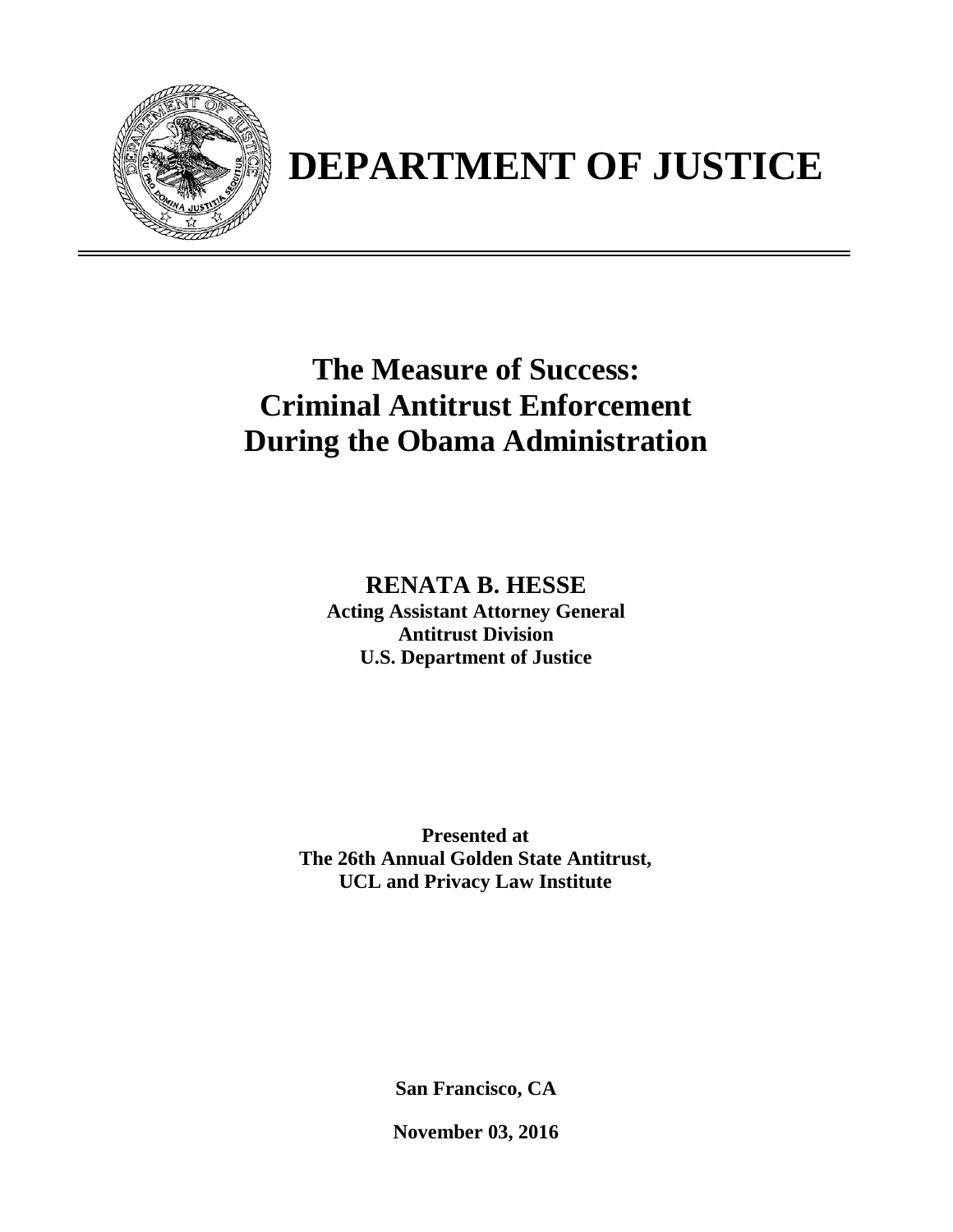Good afternoon.

It's been my honor to serve as Principal Deputy Assistant Attorney General for the past four years, and twice during that time as Acting AAG. Recently I've spoken about our civil enforcement program, its work here at home and with our international partners, and about the importance of our cooperative relationships with state and federal enforcers. I'm grateful for this opportunity to talk to you today about the Division's criminal program.

The statistics from the past eight years are undeniably impressive, and we are justifiably proud of them. But conviction tallies and fine amounts alone are an inadequate accounting of our accomplishments. The measure of success for any criminal-enforcement program is not merely the number of cases it successfully prosecutes, but also the breadth of critical industries it touches in various sectors of the economy, and the impact on American consumers. It's been my privilege to both watch and participate in the development of the Division's criminal program, and I have come to deeply appreciate the sound policy objectives and appropriate exercises of prosecutorial discretion that sustain it.

Throughout the Obama Administration, the Division added steadily to its established record of successful prosecutions in significant sectors of the domestic and global economies. Some cases are big and well publicized. Others are small and relatively unknown. But all demonstrate our prosecutors' commitment to finding, stopping, punishing, and deterring antitrust crimes. We consciously forged an integrated antitrust-enforcement regime, through our relationships with other agencies, and within the Division itself—across civil and criminal sections. And we've demonstrated for the defense bar and business community, in cases I'll touch on briefly today, our positions with respect to important aspects of criminal enforcement like compliance and corporate probation, our carve-out practice, the requirements of leniency, and how we evaluate the relative culpabilities of both corporate and individual subjects.

As for what we can measure in numbers, in recent years we've obtained the largest fines in the Division's history. The auto parts cases now total nearly \$2.9 billion in criminal fines, surpassing the international cartel investigation before it—the air transportation investigation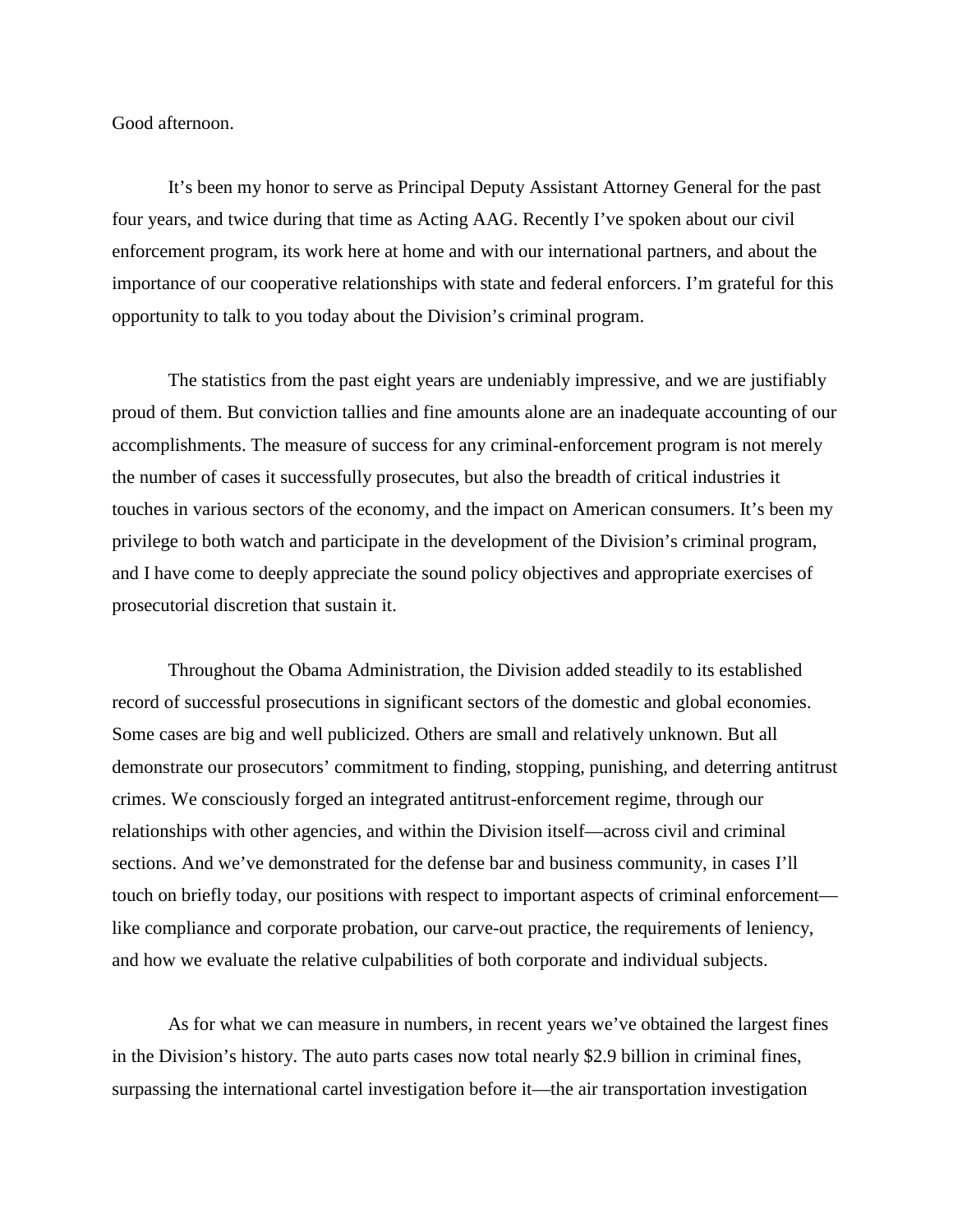totaled \$1.8 billion. And last year we announced over \$2.5 billion in criminal fines and penalties from corporate offenders in a single investigation in the financial-services sector. At the same time, we continue to hold individuals accountable for the crimes imputed to their corporate employers, asking for sentences that reflect their seriousness and send a powerful deterrent message. During the past eight years we obtained well over 300 individual convictions while maintaining a 23-month average prison sentence.

Much has been said about the Yates Memo, and there's no need for me to repeat here its admonitions about corporate cooperation and individual accountability. Most of you knew the Division was committed to this even before the Department emphasized the policy and revised the US Attorney's Manual. It's no secret that we believe the most effective deterrent to antitrust felonies is prison time for those who commit them. But this does not mean that for us the Deputy Attorney General's directive was a redundancy. It was an opportunity to reflect on our practice, and to refine how we assess cases against individuals. It informed how we talk about them within the Division, and publicly. We asked: What more can we do to align our practices and policies with the Department's priorities?

Our real-estate foreclosure-auction cases exemplify individual accountability—we've prosecuted those who would profit from the misfortunes of others, people who suffered foreclosures during a national financial crisis. To date we've obtained convictions against 70 individuals in California, four are on trial this week, and 14 more indicted individuals await trial. In Georgia, in addition to one company conviction, we obtained another 20 individual convictions, and two more await trial there. In Alabama and North Carolina, we've obtained 12 and two individual convictions, respectively, in addition to two company convictions in Alabama.

This investigation is not an exception. If we look at our corporate and individual convictions across all investigations, in the past four years alone we have obtained convictions against 118 individuals and held accountable a corresponding 78 corporate offenders. And looking back across the past eight years, the ratio of individual to corporate convictions is more than two to one—353 individual to 150 corporate convictions.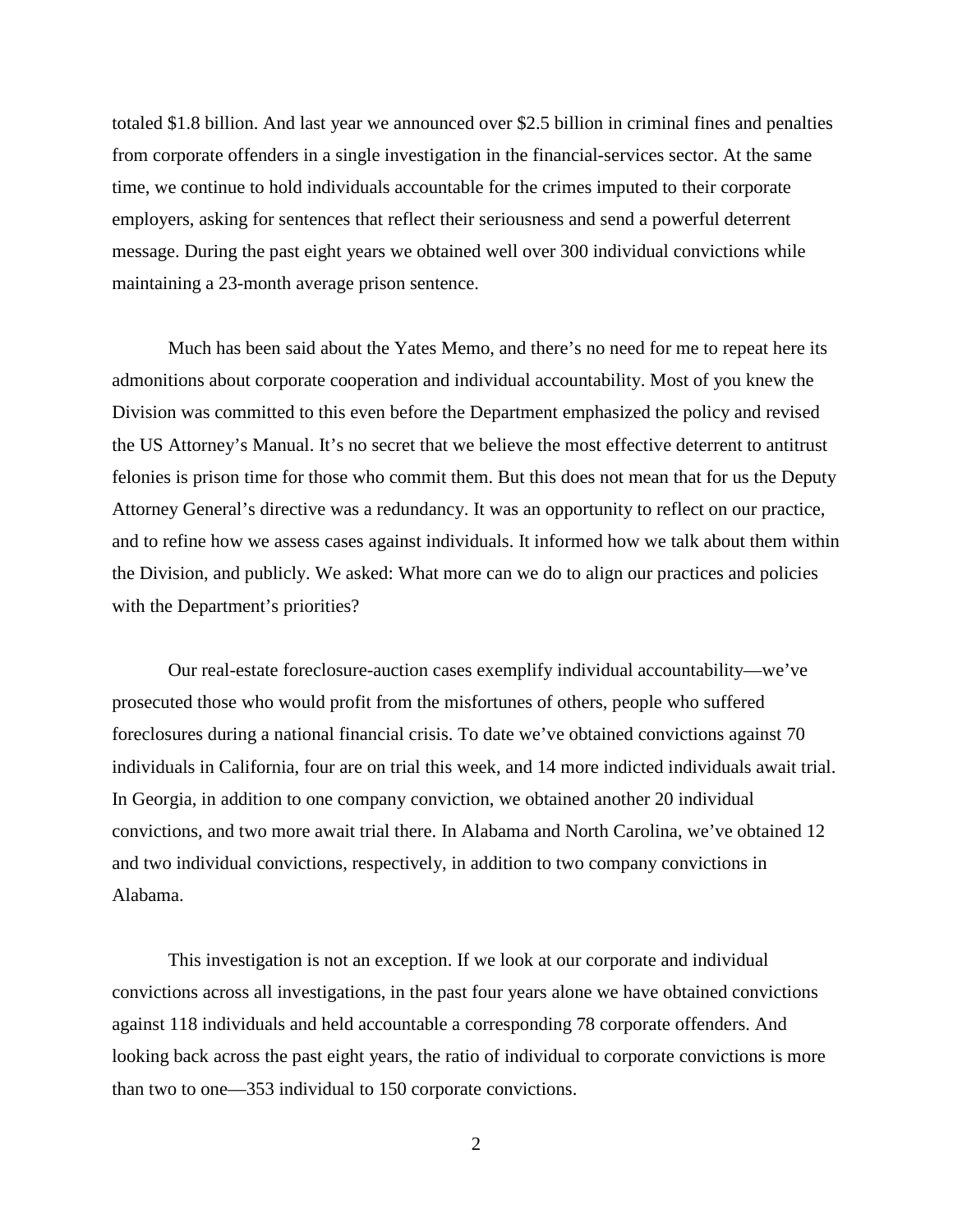The criminal program's reach extends outside the United States, and foreign-national fugitives feel its sting, too. Over the past eight years, 56 foreign defendants living abroad were sentenced to serve time in US prisons for their crimes, compared to 34 during the prior 10 years. Just two weeks ago, another fugitive—the third in the past two years—was extradited to the United States on charges brought by Division prosecutors. An Interpol red notice allowed Bulgarian authorities to apprehend and deliver him here to face the charges against him. He was immediately arraigned and remanded to the custody of US Marshals, where he awaits trial.

Our record shows our success in major industrial sectors that impact the domestic and global economies, and hit everyday consumers in the pocketbook—like the real-estate and autoparts cases I just mentioned. But think about a sector like shipping, and all it includes—how it adds to the cost of almost every product we buy. Throughout the last decade we've discovered and prosecuted conspiracies involving air freight, freight forwarding, and international and domestic ocean shipping. Air and water shipping impact overland shipping logistics, and our presence is felt there, too. In our current international ocean-shipping investigation, four corporate offenders have pleaded guilty, and together will pay nearly \$235 million in criminal fines. Antitrust prosecutors charged eight individuals and have to date obtained convictions against four of them. The rest remain fugitives susceptible to some version of the Bulgarian fate that befell the defendant I just mentioned.

We've made our mark in the electronic-components industry, a sector critical to our information technology, and so to our economy and its connection to the world's. In the Liquid Crystal Displays investigation, at the trial of AU Optronics here in San Francisco—I know many of you are familiar with it—we proved to the jury the overcharge justifying a \$500 million fine. Two senior executives were each sentenced to 36 months in prison and another to 24 months. And now our prosecutors are investigating a long-running conspiracy to fix the prices of capacitors, a small electronic component with myriad uses. Like LCDs, they are ubiquitous in our devices—desktop and laptop computers, flat-screen televisions, game systems, and digital cameras. They are also critical to car-engine and airbag systems, home appliances, and office equipment. Yet another product integral to the daily lives of consumers at home and around the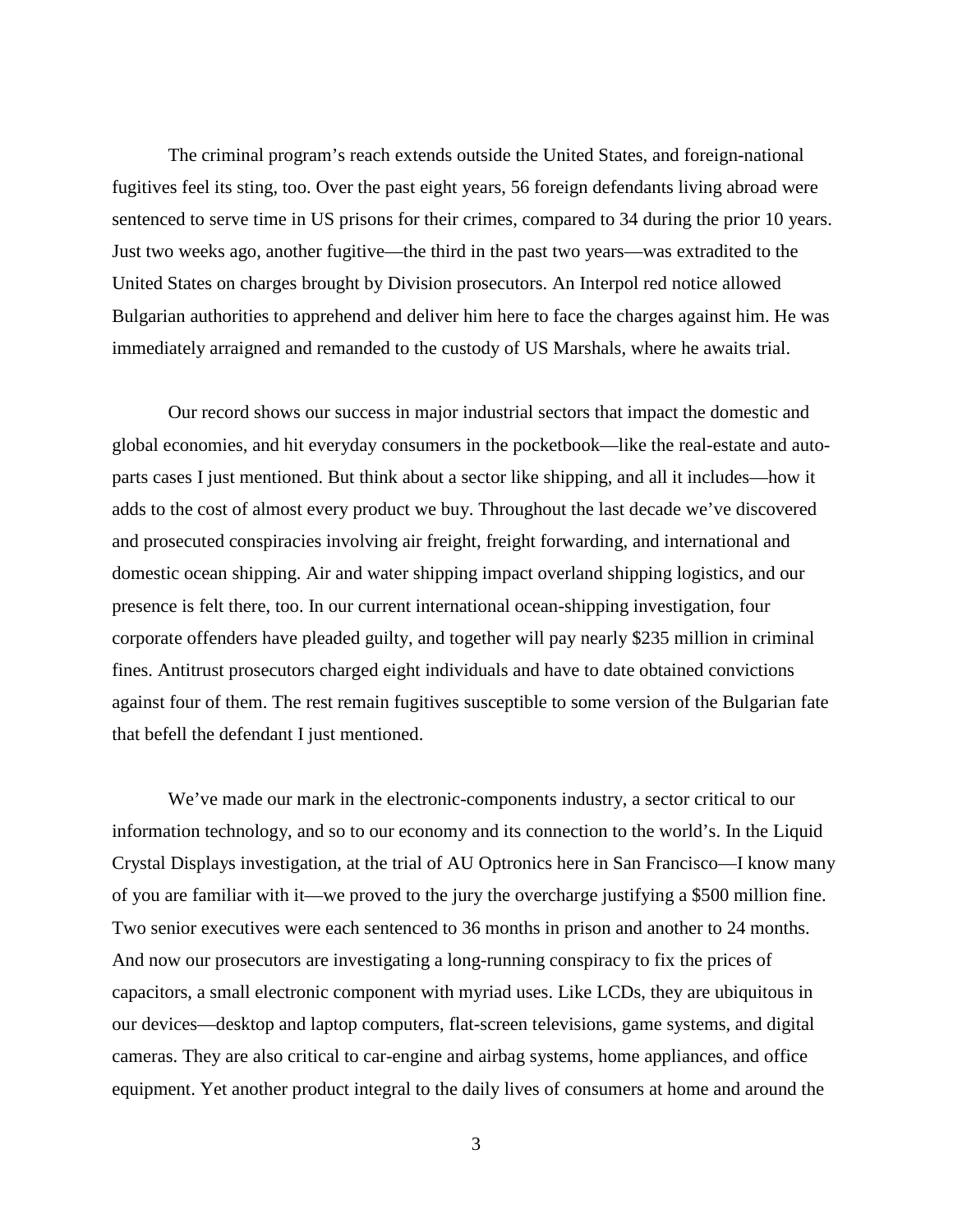world. Five corporate defendants have now pleaded or agreed to plead guilty and will together pay over \$34 million in criminal fines. And just yesterday, a grand jury indicted five more individuals in this ongoing investigation, bringing the total to six.

But as I said, the Division's accomplishments comprise more than just successful prosecutions in critical economic sectors. Looking closer, at the details of specific resolutions, we see our prosecutors' commitment to fairness in their pursuit of just outcomes. Like considering the sanctions that other jurisdictions might levy in evaluating the fairness of our own. In a recent auto-parts case, we worked closely with our friends at the Competition Bureau in Canada—the conspiracy affected both our nations. Although the Bureau could have brought charges, it decided to forgo them, and we based the corporate fine on commerce that affected both the United States and Canada. The investigation culminated in a guilty plea and sanctions that appropriately addressed the criminal conduct affecting us both. A reasonable and commonsense resolution furthered a basic principle of criminal justice: no offender should escape the fair consequences of its crimes.

We applied the same principle when confronting ability-to-pay claims. We want defendants with legitimate claims to make them. Our objective is to protect the economy; to punish and deter corporate offenders, yes, but not to put competitors out of business and their employees—many of whom have nothing to do with their employers' crimes—out of work. But we are appropriately skeptical of ability-to-pay claims, and carefully scrutinize them with the help of outside experts, because it would be unfair for an offender who can pay to avoid this consequence. Until recently, we had not given a corporate offender with a fine reduced because of inability to pay any further reduction—for cooperation or otherwise. But if a company in financial distress faces the same fine, regardless of whether it cooperates, it has no incentive to incur the additional cost of cooperating. So we now consider additional sentencing credit for companies that demonstrate inability to pay, but nevertheless provide valuable cooperation. To earn credit for cooperating, any pleader must provide assistance that adds value to our investigation. And if it has value, it does whether an ability-to-pay claim reduces a fine or not. This is fair. And it reinforces the incentive structure we maintain. We can distinguish spurious ability-to-pay claims from legitimate ones while incentivizing cooperation. Three companies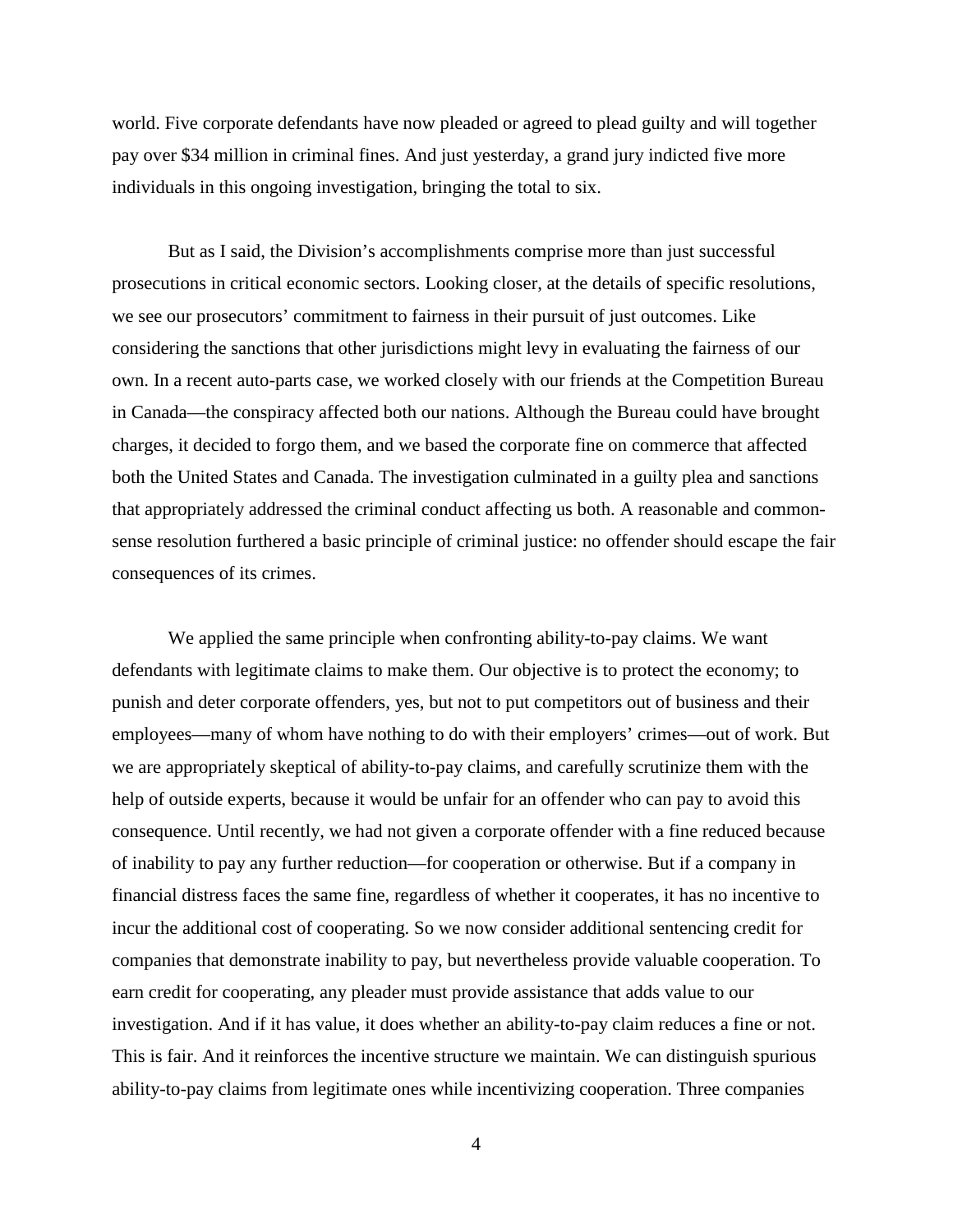with fines reduced for inability to pay recently received additional sentencing credit for cooperation.

Compliance and remediation have become more central to our corporate resolutions and sentencings. In the AU Optronics case we used a corporate monitor for the first time—where even after conviction at trial the company refused to acknowledge its wrongdoing. More corporate sentences have included probation, especially where our and the sentencing court's confidence is low that a defendant is committed to rehabilitating itself with appropriate compliance measures. We remain unwilling to credit compliance programs that failed to detect or deter the antitrust crimes for which we prosecute a corporate defendant. The sentencing guidelines do not allow credit for nominal or ineffective programs, and if we're prosecuting your client, you'll have a difficult time arguing that its compliance program was neither.

But the news in this area is not all bad. We recognize, and have credited, extraordinary forward-looking efforts to change corporate culture, where senior executives demonstrate that compliance is a top corporate priority, and companies implement structural safeguards—like requiring anyone promoted to a management position to have first served as a compliance officer for a designated period of time. Efforts like these not only weigh against a sentence including probation, but in exceptional cases can also qualify for a modest reduction to a criminal fine.

Two weeks ago today, we announced our decision to consistently initiate criminal investigations from the outset where we find credible allegations that employers have agreed among themselves on employee compensation, or to not solicit or hire each others' employees. This is not entirely new—we've investigated employer collusion criminally before. We've also investigated it civilly, like the agreements among technology companies not to poach employees, which resulted in civil consent decrees. But colluding to fix wages is no different than colluding to suppress the prices of auto parts or homes sold at auction. Naked wage-fixing or no-poach agreements eliminate competition in the same irredeemable way as *per se* unlawful price-fixing and customer-allocation agreements do. So we will approach them the same way, using our professional judgment, and considering all the factors that ordinarily weigh on our discretion as criminal prosecutors.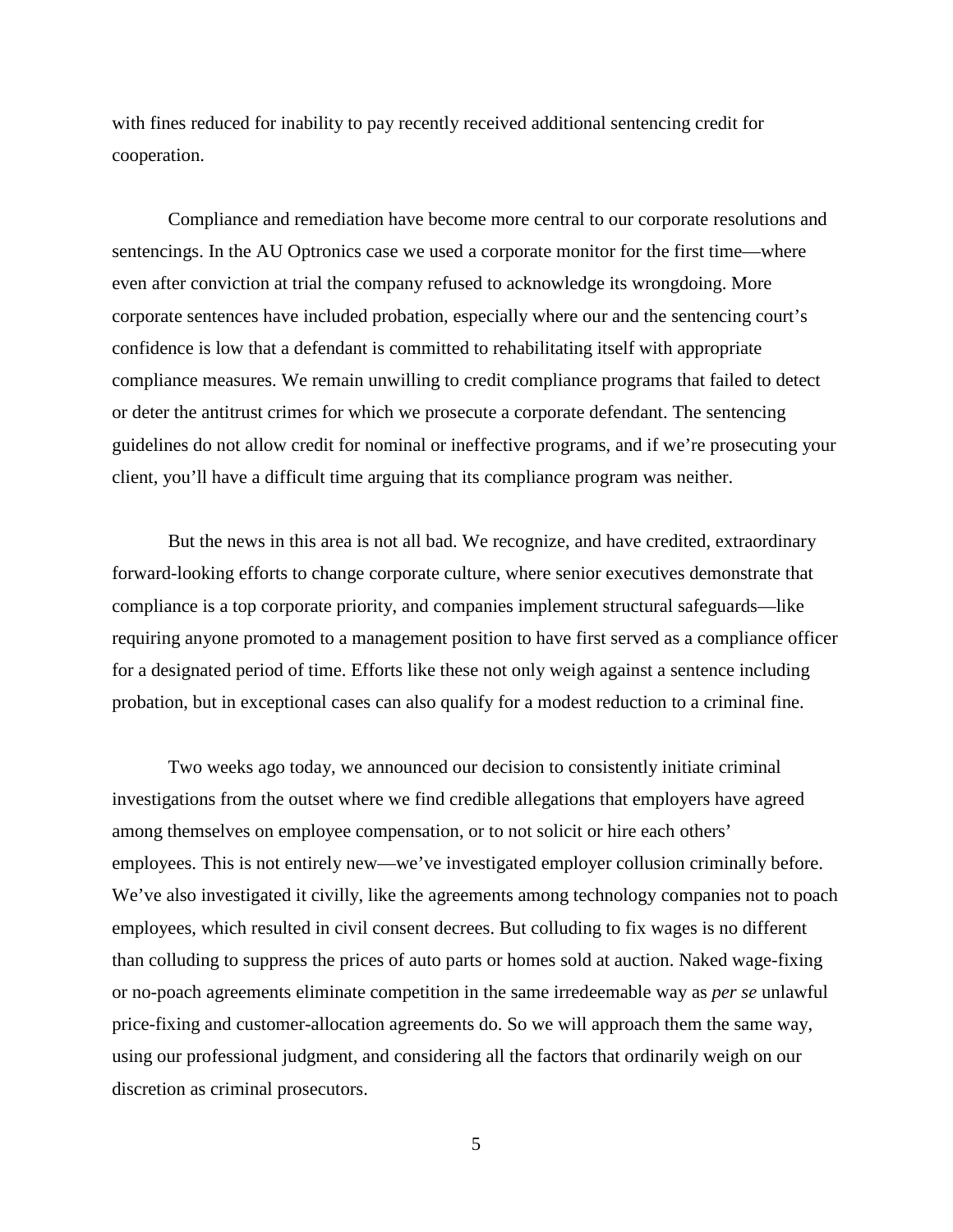This thoughtful engagement with our work informs the choices we make every day. I've had the privilege of observing and engaging in these exercises of professional judgment from a close vantage point—confronting the interesting and sometimes difficult questions that our investigations and prosecutions present. We are not without guidance. There are statutes, policies, rules of procedure and professional conduct designed to point us in the right direction, or sometimes to at least remind us of what we cannot do.

But every decision comes down to a moment of judgment made in the course of events. And there are many critical moments in every matter, when we make choices from among options. We decide which principles apply, and consider various interpretations of their proper applications. If there were not these moments of decision, if the applicable rules were obvious and pointed us to the one and only right answer each and every time, there would be no room for error. And there would be no need for professional judgment and prosecutorial discretion.

Professional judgment is about seeing more than one possibility, and then choosing the best option from among them. Put simply, prosecutorial discretion is about knowing, all things considered, what is most important and doing what is right. And throughout my time as a Principal Deputy AAG, and now Acting AAG, the one thing I am most confident of is that we've always tried to choose the best option, and do what is right for American consumers. Did we always make the best decision? That's for others to decide. Did we always try to choose the course that benefitted consumers the most—to do what was right? Yes.

This process requires thought, and frankly, humility. Each investigation, negotiated resolution, and trial, is a unique opportunity to ask whether our choices led to outcomes that serve the principles it is our duty to defend. And the answers in *this* investigation inform our judgment in the next. So we learn from our mistakes, ponder the consequences of roads not taken, and wonder about alternative strategies yet to be employed. Our successes too are opportunities to reflect on what we did right, and what we can do better.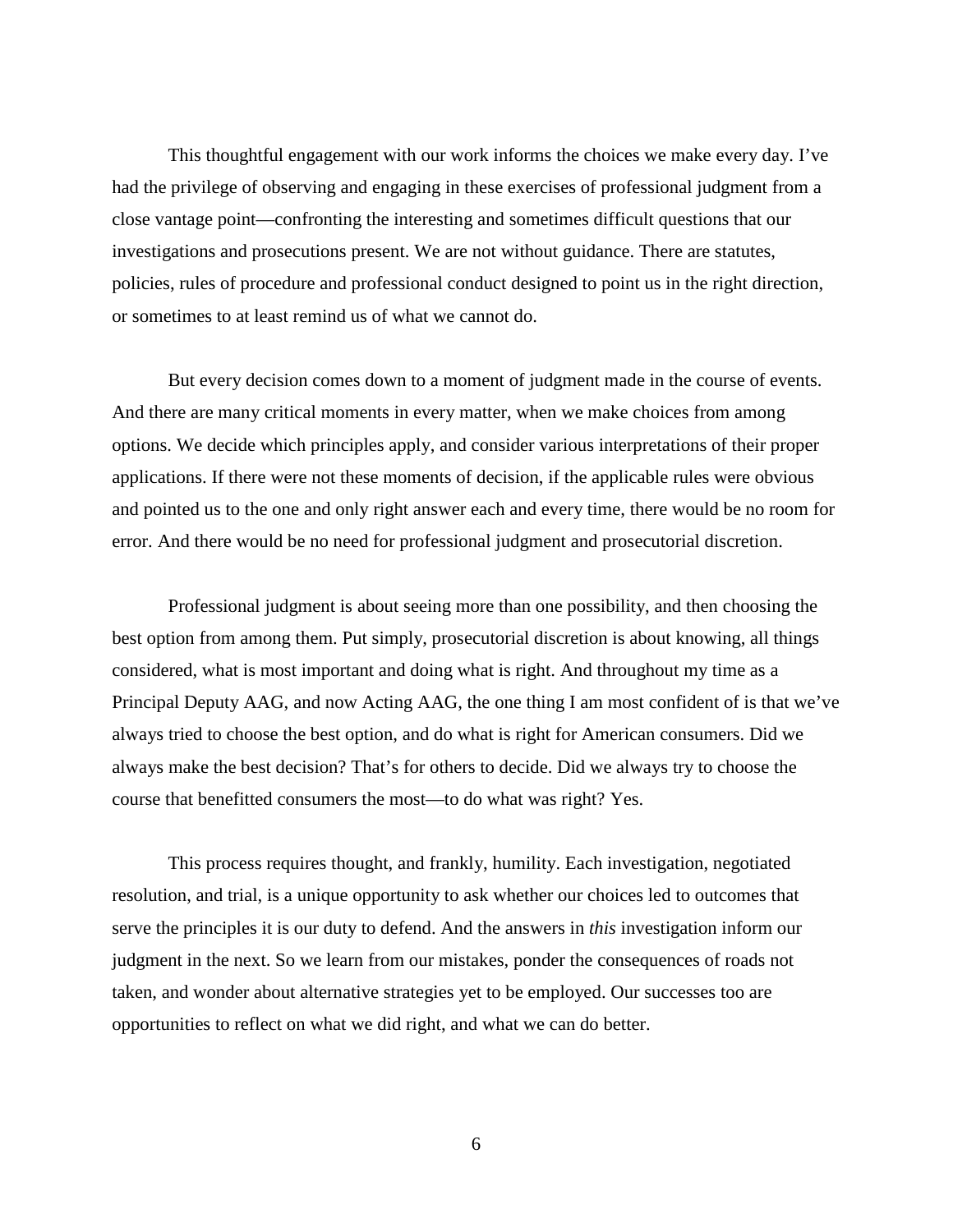We also learn quickly in unfamiliar contexts while applying the same principles of justice to conspiracies operating in new markets, where offenders use complex technologies to commit their crimes. We prosecuted a conspiracy to fix the prices of posters sold online—the antitrust laws reach even crimes committed using algorithms in cyberspace. Our financialservices cases present an ongoing challenge—one we welcome—to extend our criminal enforcement into the most complex markets, to think about how the Sherman Act applies to new scenarios, and to test innovative investigative techniques and analyses for gathering, understanding, and evaluating evidence.

We've obtained corporate and individual convictions in cutting-edge investigations. In the online-posters investigation, a grand jury indicted one corporate conspirator and one individual, and another individual pleaded guilty. In heir location services—another unique market where we found antitrust offenses—one heir-finding firm, its owner, and another individual pleaded guilty. A grand jury indicted another firm and its co-owner. Convictions in the financial-services sector represent an increasingly significant portion of the Division's record. In the LIBOR investigation: six corporate and seven individual convictions, two of these after trial. In tax liens: three corporate convictions and 13 individual convictions, including one after trial. And we prosecuted 20 individuals in the munibonds investigation and obtained 17 convictions—in addition to one corporate conviction—three of them after trials. Accountability in the financial-services cases over the past eight years amounts to a total of over 15 years in prison for 11 individual offenders, and, not counting the extraordinary fines in the foreignexchange matter, a total of \$1.3 billion in corporate fines and penalties.

 We have also redoubled our efforts to protect the integrity of our investigations—civil and criminal. Two weeks ago, prosecutors filed obstruction-of-justice charges against a former executive of a motor-coach-operating company. He concealed evidence and tried to destroy documents during the course of a civil merger investigation, and gave false and misleading statements during litigation. Obstruction crimes like this make headlines, publicizing the consequences of trying to corrupt the merger-review process. Prosecuting them criminally protects the integrity of our civil investigations, and we continue to pursue them with as much vigor as ever. And this is just one example of a civil investigation leading to a criminal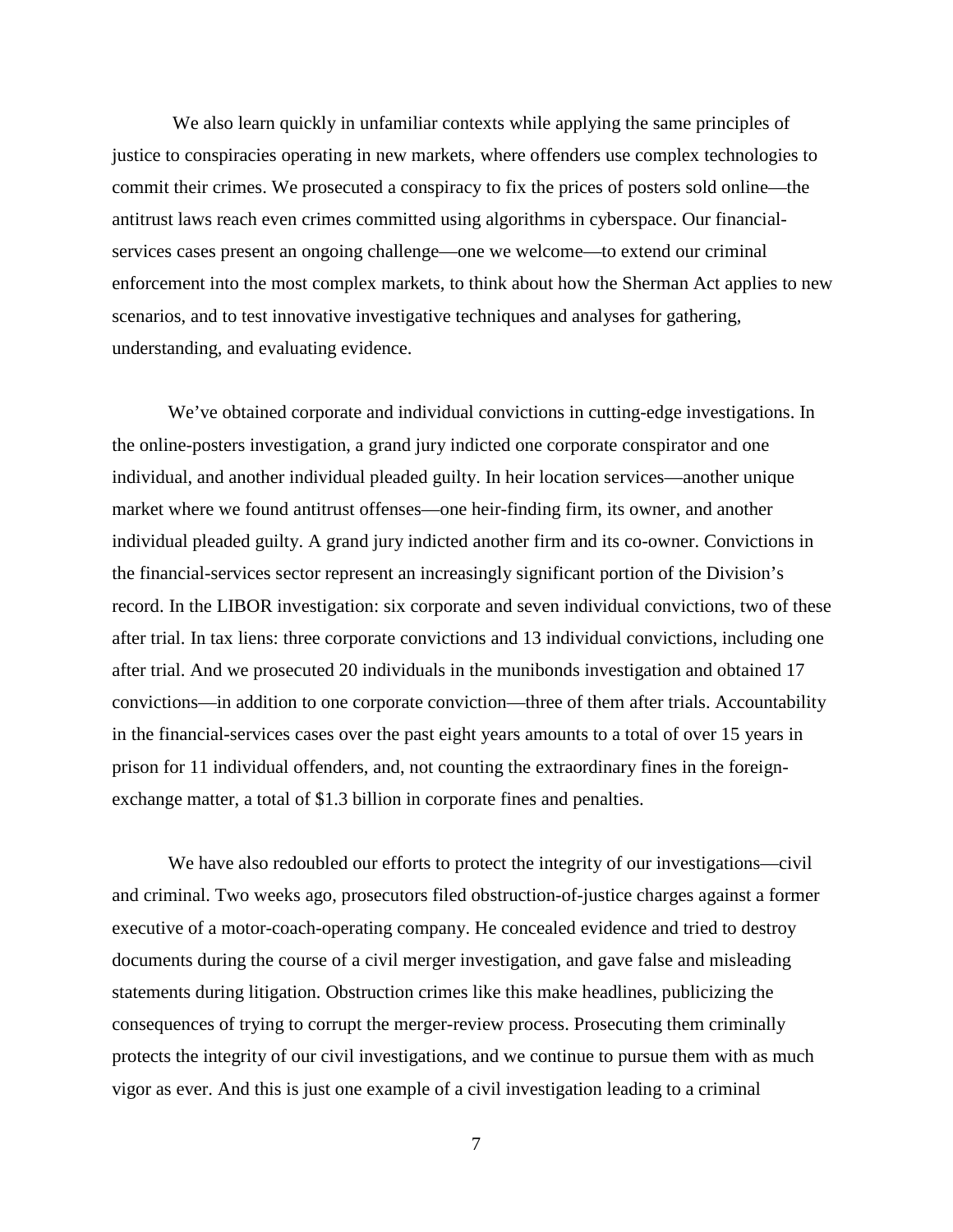prosecution. Price-fixing prosecutions, too, can begin with evidence referred from civil attorneys.

Department policy requires all components to cooperate with one another and maximize remedies for the United States. We've made this a top priority, not only in our coordination with other agencies conducting investigations parallel to ours, but also within the Division. Antitrust attorneys on both the civil and criminal sides of the house appropriately communicate across civil and criminal investigations when necessary. As a result, civil attorneys can be even more vigilant about finding and referring to prosecutors evidence of possible crimes discovered during civil investigations. Not because they care about this more than before, but because they know what to do—and what not to do—with such evidence when they find it. The risks inherent to cross-proceedings coordination are tempered in light of reliable internal procedures allowing our attorneys to readily consult about referring evidence.

Our leniency policy remains the criminal program's single-most powerful case generator, and continues to serve as an example to our partners around the globe as they develop and improve their own. We learn in this context, too, in an ongoing conversation that requires us to think about the justifications for our choices. We've noted that in type B corporate leniency scenarios, those employees of the applicant who admit to their criminal conduct and cooperate are usually included in the corporate leniency agreement. But we've also thought about how DAG Yates' directive might apply here, too, with respect to some culpable individuals, when the policy allows for more discretion with respect to granting them leniency.

Some suggest that the costs of applying for leniency are becoming too high, especially for multinational corporations that touch the economies of several nations, many of whom have leniency programs of their own. If potential applicants become any less sure about the fate of their people, the argument goes, potential applicants will become more reserved about selfreporting the results of their internal investigations. But the costs of applying are only one side of the scale. The risks of not applying—of waiting—are on the other. And the prospect of individual sanctions is a high risk to run here in the United States, as it will be in other jurisdictions now considering them for their own competition laws.